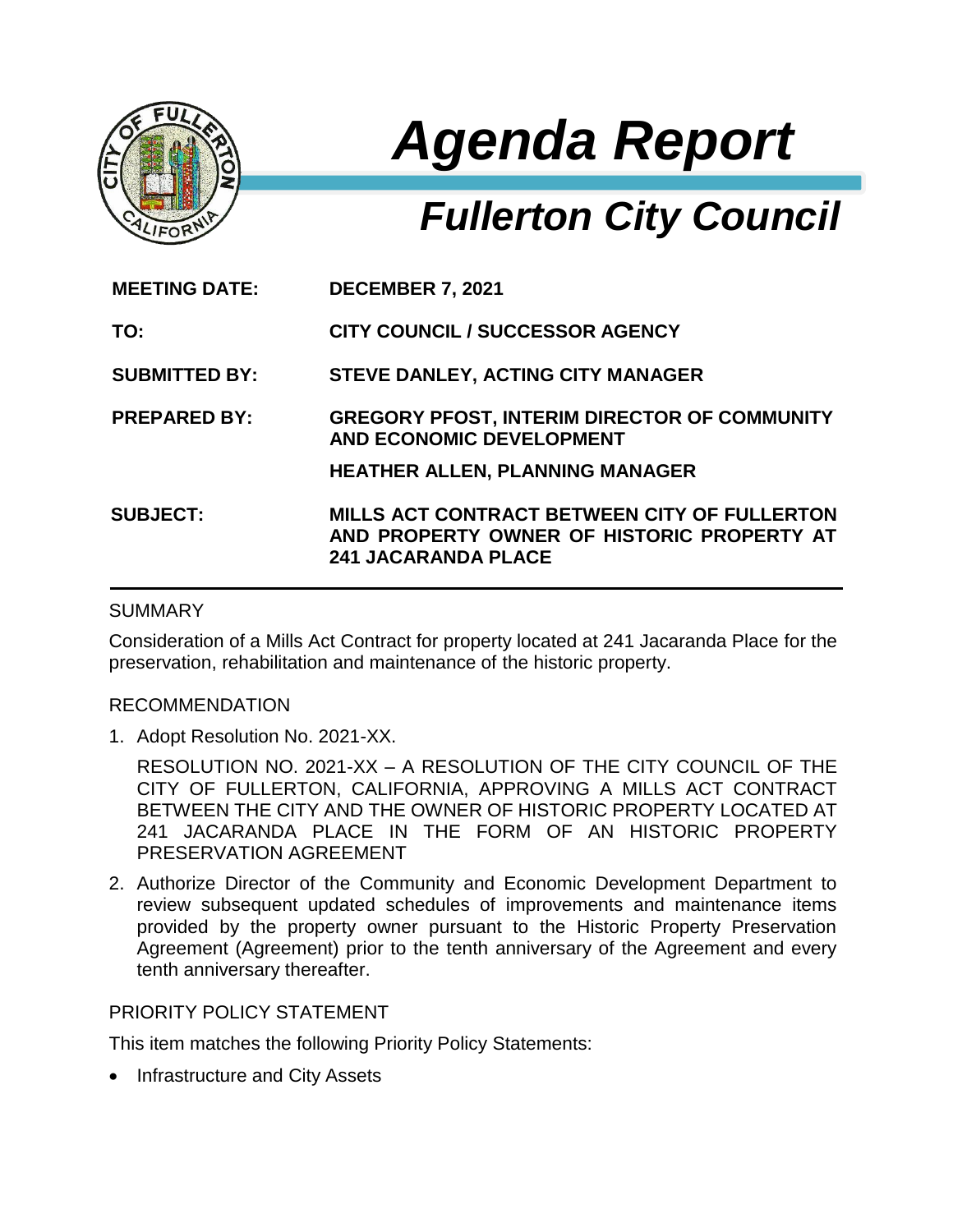Fiscal and Organizational Stability.

# FISCAL IMPACT

The City of Fullerton receives \$0.1564 of every \$1 of property taxes, with the remaining portion going to the County, School Districts and Special Districts. The fiscal impact of the Mills Act Program results in a 15.64% reduction to the City's general tax levy portion for each property with a Mills Act Agreement. The general levy property tax component does not include additional taxes such as special assessment charges and is not affected by Mills Act Contracts.

The Orange County Assessor's Office calculates Mills Act property tax savings annually. The formula used to calculate the tax savings to the property owner involves determining the property's annual net operating income by subtracting the projected rental income from the property's operating expenses (typically 30%). The annual net operating income is then divided by the State's capitalization percentage rate, resulting in the new assessed value, otherwise known as the Restricted Value. The amount of annual property tax revenue loss to the City depends on the assessed valuation of the property once the subject property has entered into a Mills Act contract. The Orange County Assessor's Office conducts assessment values on January 1<sup>st</sup> of every year, therefore a property must enter into a Mills Act contract by December 31<sup>st</sup> of the previous year to receive tax savings on the property.

Pursuant to the adopted Mills Act Program Guidelines, the City may process no more than ten Mills Act Contracts per calendar year. Additionally, when the total number of Mills Act Contracts approved reaches 50, City Council must adopt a resolution reauthorizing the program and specifying how many additional Mills Act Contracts it will consider. The application for the 241 Jacaranda Place property is the only application submitted in the 2021 calendar year and is the City's first property requesting a Contract.

Should the City find a property owner in breach of the contract terms or the property owner petitions for immediate cancellation of the contract, a penalty of 12.5% of the property's assessed fair market value will be imposed.

# **DISCUSSION**

On April 21, 2020, the Fullerton City Council adopted Resolution No. 2020-38 establishing a Mills Act Program (Program) and associated Mills Act Program Guidelines authorizing the local use of the Mills Act of 1972, as amended and codified in California Government Code Section 50280 - 90 and Revenue Taxation Code Section 439. The Mills Act allows owners of historic properties to voluntarily enter into individual contracts with the City in order to receive a property tax reduction in exchange for the restoration and maintenance of their historic property.

Mills Act Contracts run for a ten-year term and automatically renew each year on the anniversary of City Council's contract approval. In effect, the contract is always ten years away from termination, unless the property owner or the City submits a notice of nonrenewal at which point the contract will terminate at the end of the current ten-year term.

Under the Mills Act Contract, the Orange County Assessor's Office reassesses the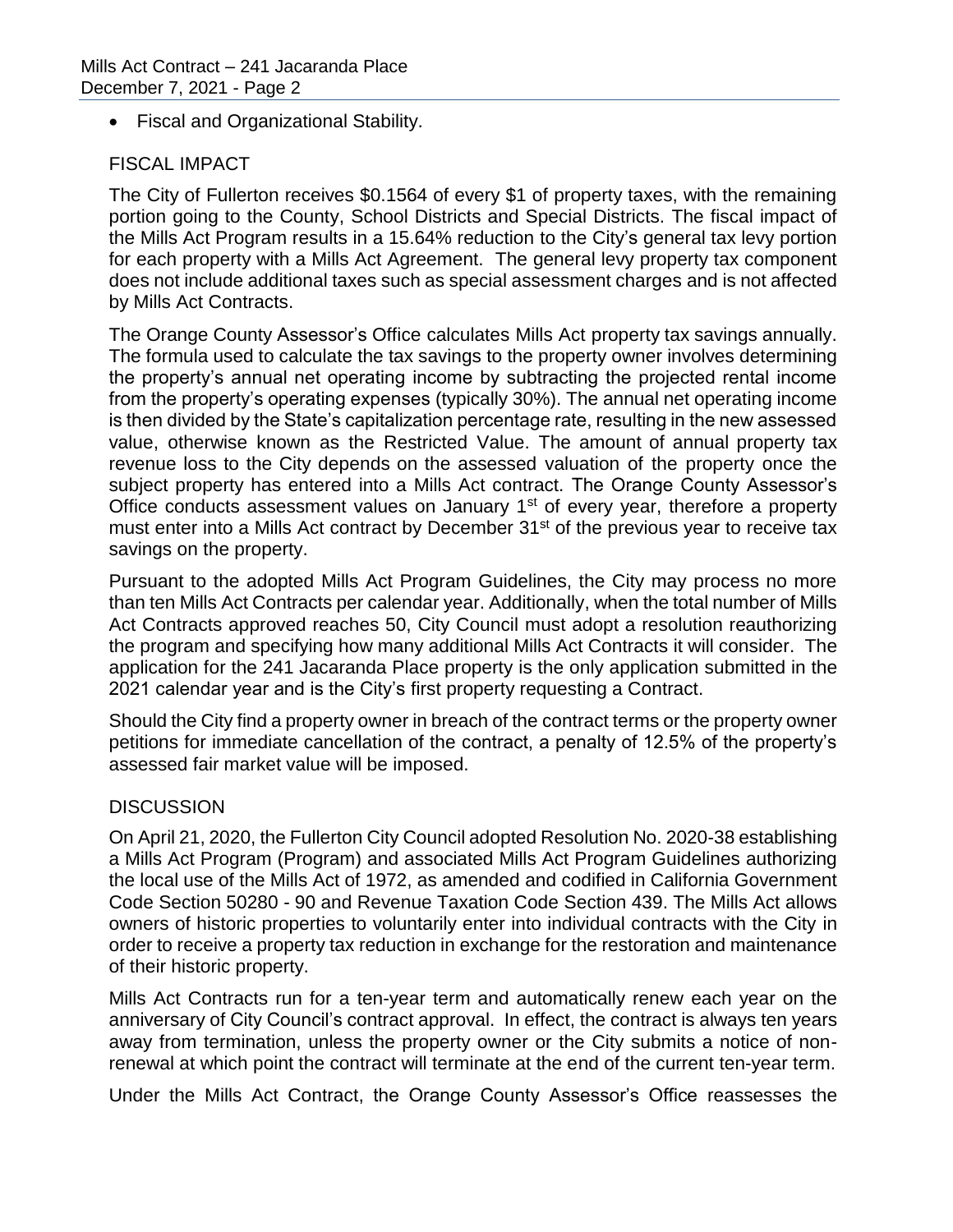historic property to determine the "Historical Property Value." The Historical Property Value is based on the property's income-producing potential and is used to determine property taxes under the Mills Act Contract. The amount of property tax reduction varies based on each property's income-producing potential and current assessed value.

The Fullerton General Plan (The Fullerton Plan) included an Historic Preservation Chapter with the stated purpose to guide the preservation, protection, restoration and rehabilitation of historical resources in order to reaffirm their continuing value as a resource contributing to the vitality and diversity of the present. The Fullerton Plan's Short-Term Action Plan supports the City's efforts in the preservation of historic resources and identifies the development and implementation of a Mills Act Program to provide financial incentives to restore and preserve historic resources.

#### *Eligible Properties*

Revenue and Taxation Code Section 439 defines a "qualified historical property" as a privately owned property not exempt from property taxation and listed on any national, state or local historic register. The Fullerton Plan contains several historic designations based on the level of significance, including:

- National Register
- Local Landmark
- Significant Property
- Potential / Possible Significant Property
- **Historic Districts / Preservation Zones.**

Additional Eligibility Criteria identified by the City's Program include:

- Property must be privately owned.
- Property must be subject to property taxation.
- Property must have an assessed valuation of less than \$800,000.
- Property must be residential in nature / use.

# *Property Background*

On July 27, 2021, property owner Allen Menton submitted an application requesting approval of a Mills Act Contract for his property located at 241 Jacaranda Place. The property is located on the north side of Jacaranda Place between Highland Avenue to the west and Malden Avenue to the east (see Figure 1). The property was built in 1937 and represents a "Minimal Traditional" architectural style that was popular from 1925 to 1955.

241 Jacaranda Place is a privately owned residence located in the R-2P Zoning Designation categorized as a "Residential Preservation Zone." Given that the property falls under a qualified historic designation and meets additional Eligibility Criteria including having an assessed valuation of less than \$800,000, the property qualifies for consideration for a Mills Act Contract.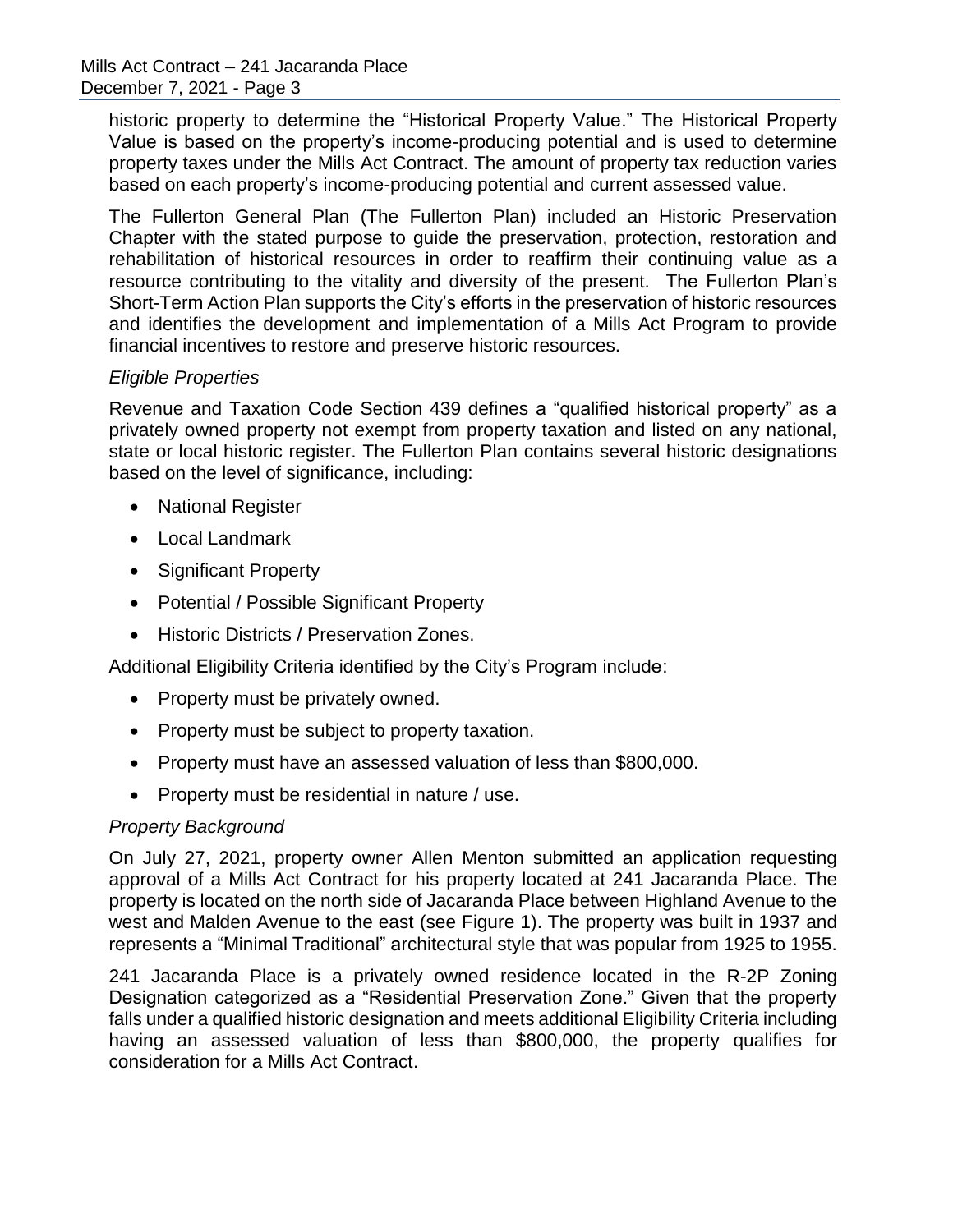

The detached single-family dwelling incorporates minimal details and exhibits a more utilitarian style versus an ornamental and decorative style commonly seen in Craftsman and Tudor-style homes. The key defining features representative of this architectural style can be seen in the property's cross-gable roof with a partial-width porch supported by square wooden posts on the front elevation, paneled windows and doors throughout the structure's façade and the exterior brick chimney on the side façade. Detached garages are also typical with Minimal Traditional houses, and in line with this feature, the subject property also includes a detached garage with the same gable roof consistent with the primary structure. Though Minimal Traditional-style homes were designed to be relatively small, this home is larger than the typical Minimal Traditional single-family dwelling in that it is approximately 1,641 square feet while a typical house of this architectural style would be under 1,000 square feet. The detected single-tend interior and the exterior and interior of the property of the exterior and the exterior and the exterior and the exterior and the exterior and the externe in the property constant that the property

#### *Existing Conditions*

The current property owner recently rehabilitated and partially restored previous alterations inconsistent with the historic elements of the property. The submitted Rehabilitation / Maintenance Plan outlines a list of items completed to date. According to the Rehabilitation / Maintenance Plan, the property owner completed updates to the electrical and plumbing and restored some windows, doors and landscaping.

On October 28, 2021, Staff visited the property to conduct a pre-approval inspection to determine improvement items that may require completion prior to execution of the contract. Staff took into consideration areas that may appear to have lost its historic integrity and areas that are unsightly or unkempt. These included:

- Inappropriate landscaping
- Incompatible fencing in front or side yards
- Architectural features that were not historic features of the residence
- Mechanical equipment.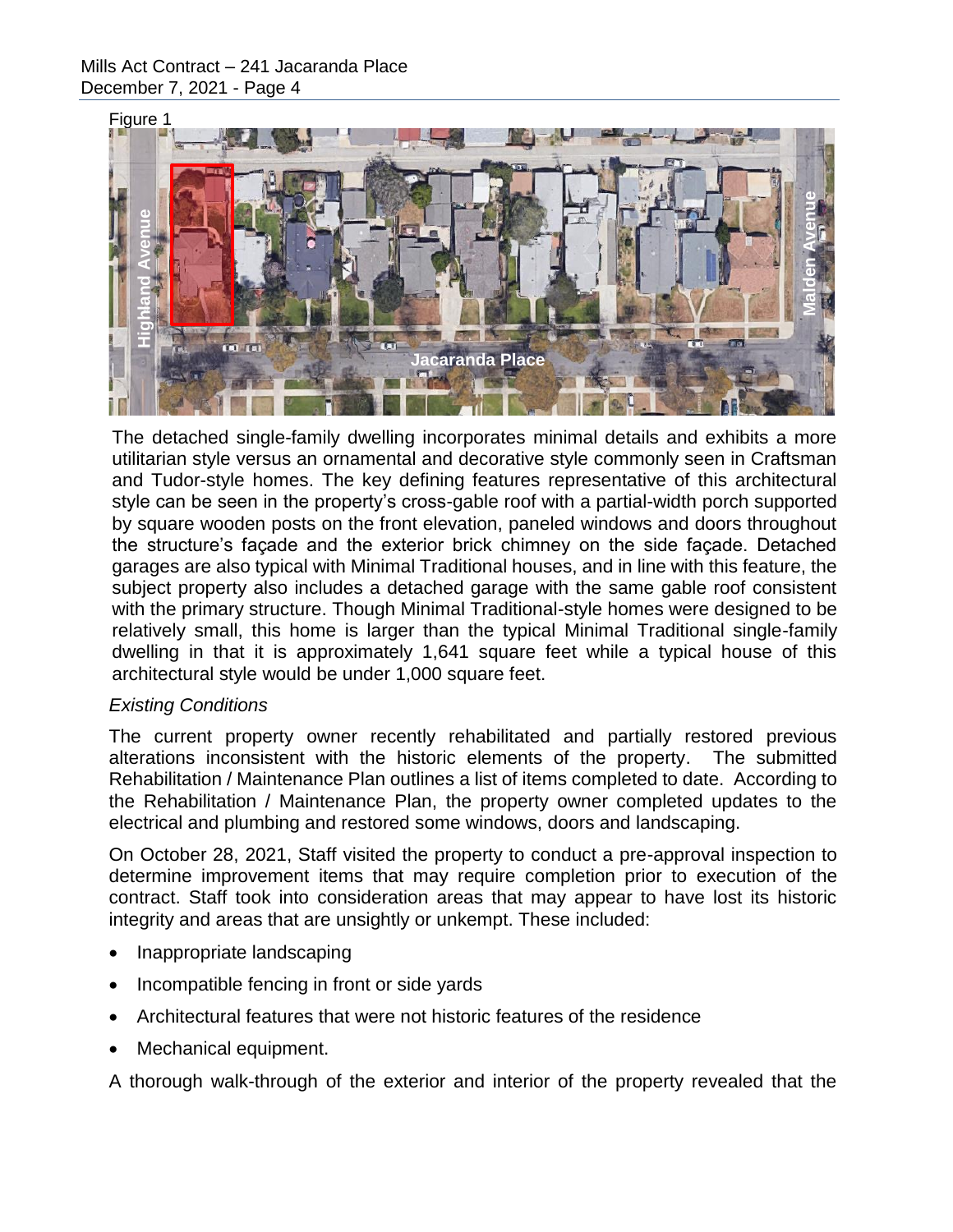Mills Act Contract – 241 Jacaranda Place December 7, 2021 - Page 5

property is generally in good standing with proper maintenance of its historic integrity. As outlined in the Rehabilitation / Maintenance Plan (Attachment 2), the property owner completed several period-appropriate improvements, including restoration of windows and doors. As demonstrated in Figures 2 and 3, exterior landscaping is well maintained and incorporates the standard turf grass, hedges and single concrete walkway that are not uncommon of the Minimal Traditional architectural style. The property owner proposes to rehabilitate the front landscape to include water efficient, period-appropriate landscaping.

Figure 2 Figure 3





Areas noticeably out of historical context included vinyl windows located at the front elevation, exterior popcorn stucco paint around the whole structure and a dilapidated wooden side yard fence on the east side of the property. The ten-year Rehabilitation / Maintenance Plan includes these proposed improvements with completion dates noted between 2022 and 2026.

Based on the findings from the pre-approval inspection, the property continues to maintain its architectural integrity, according to state and local standards and remain a qualified historical property and would be appropriate for consideration of a Mills Act Contract.

#### *Mills Act Contract*

The Mills Act Contract does not require properties to return a building to its appearance during a specific historic period. However, work completed on the property should support the long-term preservation of the building and shall conform with the Secretary of Interior's Standards for Rehabilitation. All work must relate to the exterior or building systems.

The City requires Mills Act Contract applicants to submit a description of work, timeline and cost estimates for the rehabilitation of the property during the first ten-year term of the contract. The Rehabilitation / Maintenance Plan (Attachment 2) provides a ten-year work plan. The Mills Act Contract between the property owner and the City of Fullerton includes the Rehabilitation / Maintenance Plan as an attachment and becomes binding on all future property owners. The proposed Rehabilitation / Maintenance Plan identifies qualifying exterior improvements.

The owner would need to submit a report to the City each year after the execution of the